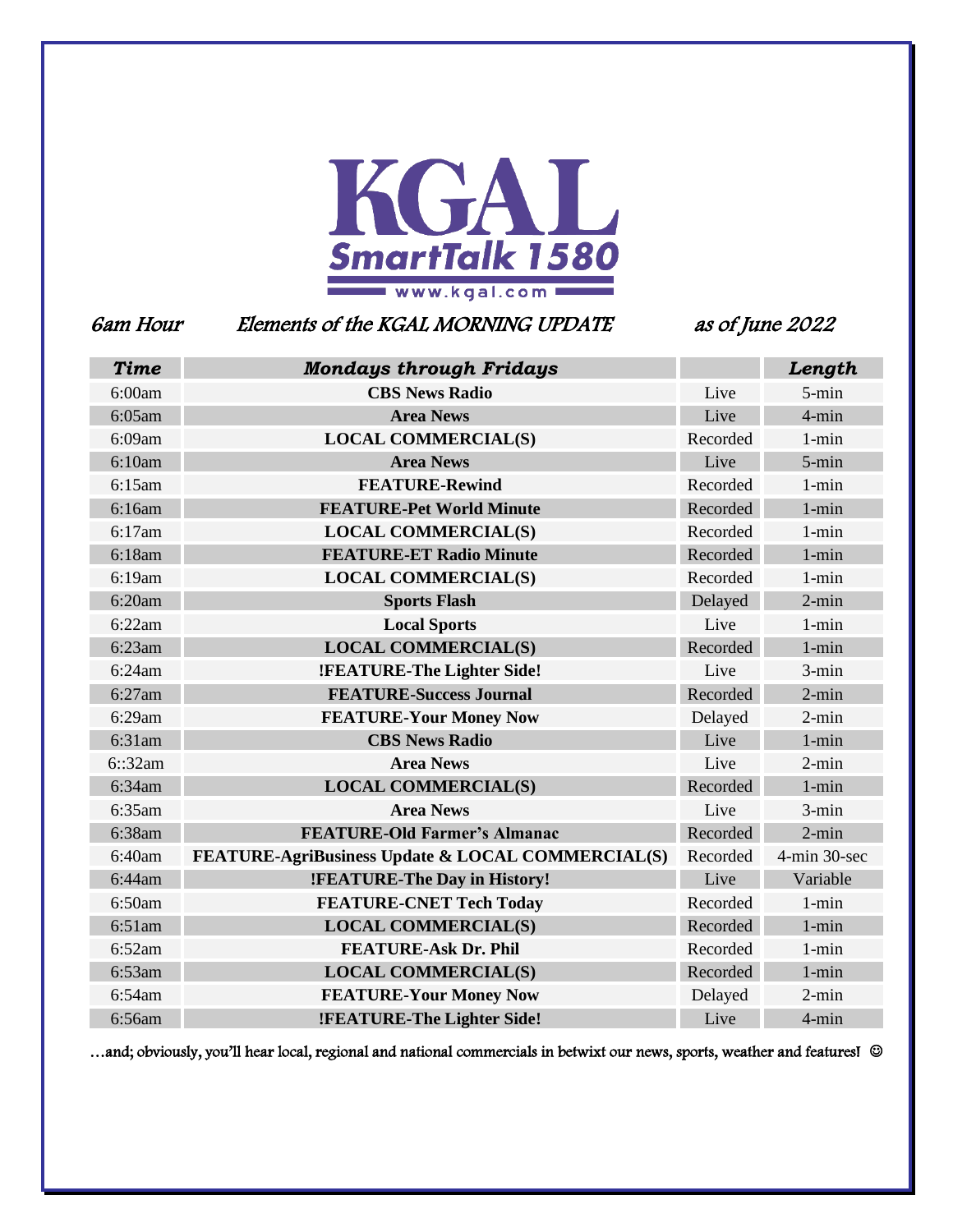

7am Hour Elements of the KGAL MORNING UPDATE as of June 2022

| <b>Time</b> | <b>Mondays through Fridays</b>                    |          | Length    |
|-------------|---------------------------------------------------|----------|-----------|
| 7:00am      | <b>CBS World News Roundup</b> (extended coverage) | Live     | 4-min     |
| 7:04am      | <b>LOCAL COMMERCIAL(S)</b>                        | Recorded | $1 - min$ |
| 7:05am      | <b>CBS World News Roundup</b> (extended coverage) | Live     | $3 - min$ |
| 7:08am      | <b>LOCAL COMMERCIAL(S)</b>                        | Recorded | $1 - min$ |
| 7:09am      | <b>CBS World News Roundup</b> (extended coverage) | Live     | $1 - min$ |
| 7:10am      | <b>Area News</b>                                  | Live     | 4-min     |
| 7:14am      | <b>LOCAL COMMERCIAL(S)</b>                        | Recorded | $1 - min$ |
| 7:15am      | <b>Area News</b>                                  | Live     | 5-min     |
| 7:20am      | <b>FEATURE-Medved Entertainment Minute</b>        | Recorded | $1 - min$ |
| 7:21am      | <b>LOCAL COMMERCIAL(S)</b>                        | Recorded | $1 - min$ |
| 7:22am      | <b>Sports Flash</b>                               | Delayed  | $2 - min$ |
| 7:24am      | <b>Local Sports</b>                               | Live     | $1 - min$ |
| 7:25am      | <b>LOCAL COMMERCIAL(S)</b>                        | Recorded | $1 - min$ |
| 7:26am      | !FEATURE-The Lighter Side!                        | Live     | $3 - min$ |
| 7:29am      | <b>FEATURE-Your Money Now</b>                     | Delayed  | $2 - min$ |
| $7:31$ am   | <b>CBS News Radio</b>                             | Live     | $1 - min$ |
| 7:32am      | <b>Area News</b>                                  | Live     | $2 - min$ |
| 7:34am      | <b>LOCAL COMMERCIAL(S)</b>                        | Recorded | $1 - min$ |
| 7:35am      | <b>Area News</b>                                  | Live     | $3 - min$ |
| 7:38am      | <b>FEATURE-Kim Komando Tech Update</b>            | Recorded | $2 - min$ |
| 7:40am      | FEATURE-Money Pit Minute & LOCAL COMMERCIAL(S)    | Recorded | $2 - min$ |
| 7:44am      | !FEATURE-The Day in History!                      | Live     | Variable  |
| 7:51am      | <b>LOCAL COMMERCIAL(S)</b>                        | Recorded | $1 - min$ |
| 7:52am      | <b>FEATURE-Inside Edition</b>                     | Recorded | $1 - min$ |
| 7:53am      | <b>LOCAL COMMERCIAL(S)</b>                        | Recorded | $1 - min$ |
| 7:54am      | <b>FEATURE-Your Money Now</b>                     | Delayed  | $2$ -min  |
| 7:56am      | !FEATURE-The Lighter Side!                        | Live     | 4-min     |

…and; obviously, you'll hear local, regional and national commercials in betwixt our news, sports, weather and features! ©